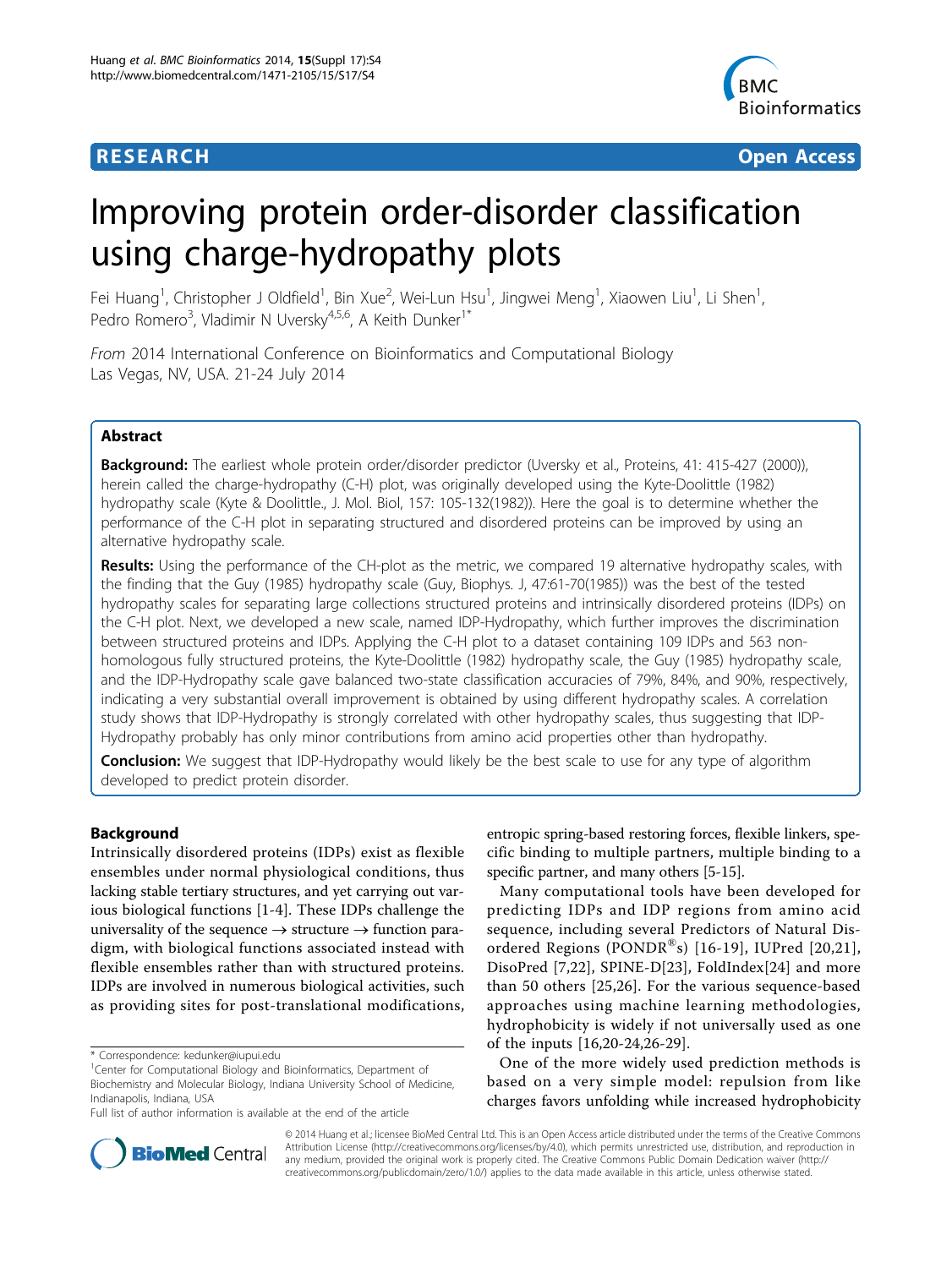favors folding [[30](#page-11-0)]. In this approach, normalized net charge is plotted against normalized hydropathy, which is calculated from the hydropathy scale developed by Kyte-Doolittle (1982) [[31\]](#page-11-0), giving the charge-hydropathy (C-H) plot. Remarkably, this simple C-H plot largely separates IDPs from structured proteins [[30\]](#page-11-0). This model has been used both for whole protein disorder prediction via the C-H plot [\[30\]](#page-11-0) and for residue-by-residue disorder prediction via the FoldIndex algorithm [\[31\]](#page-11-0).

The values for the original hydrophobicity scale were estimated experimentally as the side chain free energies of transfer from selected organic solvents to water [\[32](#page-11-0)]. The selected organic solvents, dioxane and aqueous ethanol, were chosen because their dielectric constants are similar to the values estimated for protein interiors. Measurements using these two solvents gave similar transfer free energy values for each of the various hydrophobic amino acids. Such free energy values for transfer from organic solvent to water are negative (e.g. spontaneous) for hydrophilic amino acids and positive (e.g. spontaneous in the opposite direction) for hydrophobic amino acids. While the original work [\[32](#page-11-0)] focused on the hydrophobic amino acids, later scales (reviewed in [[31](#page-11-0)]) provided values for both hydrophobic and hydrophilic amino acids. To reflect the balanced importance of both hydrophobic and hydrophilic amino acids as well as to indicate a scale with both types of amino acids, Kyte and Doolittle [\[31](#page-11-0)] changed the name of the scale from "hydrophobic" to "hydropathic." They explained their revised name as follows: "Since hydrophilicity and hydrophobicity are no more than two extremes of a spectrum, a term that defines that spectrum would be as useful as either, just as the term light is as useful as violet light or red light. Hydropathy (strong feeling about water) has been chosen for this purpose" [\[31](#page-11-0)]. Since the original work of Nozaki and Tanford [[32](#page-11-0)], many hydropathy scales or indices have been developed using a variety of experimental or computational methods to estimate the transfer free energy values [\[31,33](#page-11-0)-[53](#page-11-0)].

The ExPASy server [[54\]](#page-11-0) alone provides 19 different hydrophopathy scales in ProtScale [\[55\]](#page-11-0). Even after normalization, the hydrophobicity value for each amino acid fluctuates by a large amount in the different scales. This raises the possibility that the prediction accuracy of the C-H plot could be improved by using a different hydropathy scale.

Here we used the C-H plot formalism to compare the structure-disorder prediction accuracy when combined with net charge for the 19 hydropathy scales from ExPASy along with the prediction accuracies for other amino acid indices obtained from TOP-IDP [[56](#page-11-0)], FoldUnfold [[57\]](#page-11-0), B-value [\[58](#page-11-0)], and DisProt [\[56](#page-11-0),[59-61](#page-11-0)]. Next we used the formalism underlying the linear support vector machine [[62,63](#page-11-0)] to develop a new hydropathy scale that further improves prediction of IDPs. As we show by several measures, our new scale, which we first named

SVM parameters scale, and later addressed as IDP-Hydropathy scale after showing its high correlation with hydropathy, gives substantially improved predictions as compared to the originally used Kyte-Doolittle scale and also as compared to the best of the tested hydropathy scales. Here we report these comparisons of the various hydropathy scales as well our analysis of their predictions and prediction errors on our set of fully structured and fully disordered proteins. A correlation study between IDP-Hydropathy scale and various clusters with different amino acid properties of Amino Acid index database (AAindex) shows that this new scale is highly correlated with hydropathy [[51](#page-11-0)-[53,64](#page-11-0),[65\]](#page-11-0). In addition to improved predictions using the C-H plot, we speculate that, given the strong negative correlation between crystallographic disorder and hydropathy [[66\]](#page-11-0), our new scale would likely improve disorder prediction for any algorithm that uses hydropathy as one of the inputs.

### Results

### Comparing Hydropathy scale of Kyte-Doolittle (1982) with 18 other hydropathy scales

The C-H plot developed by Uversky et al [[3\]](#page-10-0) is a straightforward, simple, fast, yet effective whole protein disorder versus order predictor. FoldIndex is a per residue predictor adapted from the C-H plot, using the same features of charge and hydropathy as the C-H plot [[24\]](#page-11-0). Because of their dependence on intuitive biophysical features and their simplicity, both methods are still heavily used today. However, unlike net charge, which is fairly unambiguous at neutral pH, a variety of hydropathy scales have been developed using quite different methods and assumptions. Thus, the various scales have the potential of being more or less useful, depending on the application.

The hydropathy scale of Kyte-Doolittle (1982) [[31\]](#page-11-0) has been used in both the whole protein predictor based on the CH-plot and in the FoldIndex per residue predictor. Therefore, one natural question to ask is, how well do other hydropathy scales perform compared to this particular hydropathy scale? To compare the performances of various hydropathy scales, the 19 different hydropathy scales from ExPASy were tested via C-H plots to predict the structure - disorder status of the proteins in our dataset. The results of this experiment are given in Table [1.](#page-2-0)

The sensitivity (true positive prediction of disorder, first column in Table [1](#page-2-0)) and specificity (true positive prediction of order, second column in Table [1](#page-2-0)) are averaged to give the balanced accuracy (third column in Table [1\)](#page-2-0). As shown in Table [1,](#page-2-0) many other hydropathy scales from ExPASy achieved a higher balanced accuracy when compared to the Kyte-Doolittle hydropathy scale. Another commonly used measure of predictor quality is the area under the receiver operator characteristic curve,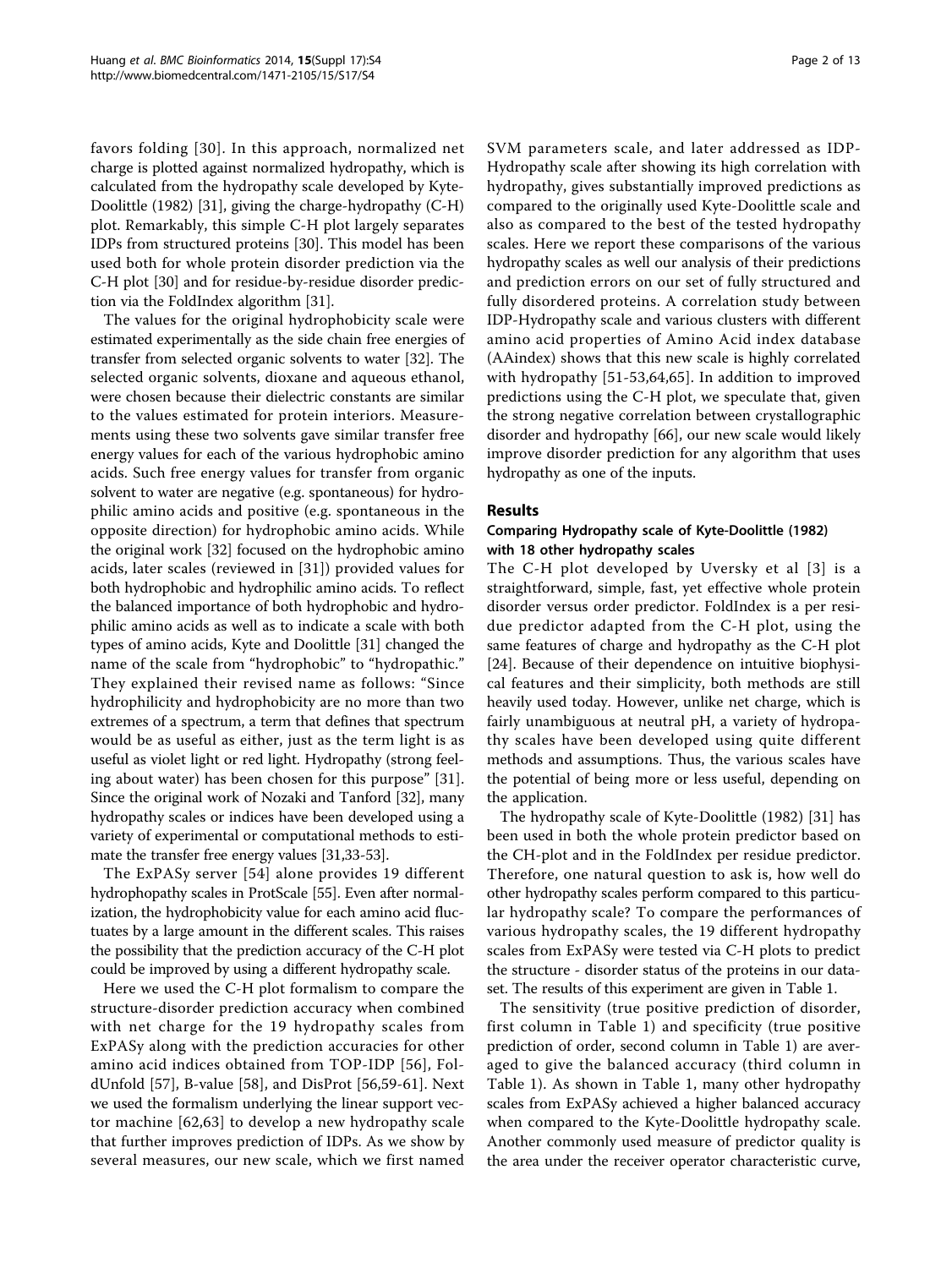<span id="page-2-0"></span>Table 1 The Order versus Disorder Prediction Performances of 19 Hydropathy Scales

| <b>Scales</b>  | Sens            | Spec            | <b>Bal. Acc</b> | <b>AUC</b>      |
|----------------|-----------------|-----------------|-----------------|-----------------|
| Guy            | $0.70 + 0.16$   | $0.97 + 0.02$   | $0.84 + 0.09$   | $0.90 + 0.06$   |
| Miyazawa       | $0.70 \pm 0.15$ | $0.96 \pm 0.02$ | $0.83 \pm 0.09$ | $0.90 \pm 0.11$ |
| Manavalan      | $0.70 \pm 0.15$ | $0.96 \pm 0.03$ | $0.83 \pm 0.09$ | $0.90 \pm 0.07$ |
| Sweet          | $0.69 \pm 0.14$ | $0.97 \pm 0.02$ | $0.83 \pm 0.09$ | $0.91 \pm 0.07$ |
| Fauchere       | $0.68 \pm 0.13$ | $0.97 + 0.02$   | $0.83 + 0.08$   | $0.88 + 0.07$   |
| Rose           | $0.67 \pm 0.17$ | $0.97 \pm 0.02$ | $0.82 \pm 0.09$ | $0.91 \pm 0.06$ |
| Black          | $0.64 \pm 0.09$ | $0.97 \pm 0.02$ | $0.81 \pm 0.06$ | $0.88 \pm 0.06$ |
| Woods          | $0.61 \pm 0.15$ | $0.97 \pm 0.03$ | $0.79 \pm 0.09$ | $0.88 \pm 0.06$ |
| <b>Breese</b>  | $0.64 \pm 0.12$ | $0.95 \pm 0.04$ | $0.80 \pm 0.08$ | $0.87 \pm 0.08$ |
| Leo            | $0.61 \pm 0.12$ | $0.96 + 0.03$   | $0.79 \pm 0.08$ | $0.86 + 0.08$   |
| Kyte-Doolittle | $0.61 + 0.16$   | $0.96 + 0.03$   | $0.79 + 0.09$   | $0.87 + 0.10$   |
| Roseman        | $0.56 + 0.16$   | $0.96 + 0.02$   | $0.76 + 0.09$   | $0.86 + 0.08$   |
| Chothia        | $0.55 \pm 0.13$ | $0.96 \pm 0.03$ | $0.76 \pm 0.08$ | $0.88 \pm 0.05$ |
| Argos          | $0.54 \pm 0.10$ | $0.97 \pm 0.03$ | $0.76 \pm 0.06$ | $0.85 \pm 0.06$ |
| Janin          | $0.52 \pm 0.16$ | $0.96 \pm 0.02$ | $0.74 \pm 0.09$ | $0.86 \pm 0.06$ |
| Tanford        | $0.49 \pm 0.14$ | $0.96 \pm 0.03$ | $0.73 \pm 0.08$ | $0.86 \pm 0.09$ |
| Eisenberg      | $0.48 \pm 0.19$ | $0.96 \pm 0.03$ | $0.72 + 0.11$   | $0.85 \pm 0.05$ |
| Welling        | $0.40 \pm 0.14$ | $0.97 \pm 0.03$ | $0.69 \pm 0.09$ | $0.79 \pm 0.07$ |
| Wolfenden      | $0.36 \pm 0.11$ | $0.97 \pm 0.02$ | $0.67 \pm 0.07$ | $0.79 \pm 0.06$ |

For equations and explanations, see the Methods section at the end of this

manuscript:

Sens: Sensitivity Spec: Specificity

Bal. Acc: Balanced accuracy (average of sensitivity and specificity)

AUC: Area under the curve

commonly abbreviated as AUC. Just as for the balanced accuracy, the AUC metric indicates that the Kyte-Doolittle scale is far from the best with regard to classification of ordered and disordered proteins (Table 1, column 4).

While the balanced accuracy and AUC values give easyto-interpret measures of predictor performance and so are widely used, these metrics have deficiencies for predictors trained on unbalanced datasets. For such imbalanced datasets, over-predicting the minority examples leads to a false indication of improvement because such over-prediction leads to only small errors in the majority examples [\[67](#page-11-0)] (see Methods for more discussion). As a result, we further evaluated the results using metrics designed to evaluate predictors trained on imbalanced data (Table 2), including the F-score (Table 2 column 1), Matthews Correlation Coefficient (MCC, Table 2, column 2), Positive Predictive Values (PPV, Table 2, column 3), and Negative Predictive Values (NPV, Table 2, column 4, see Methods for more discussion of these metrics). The F-score and MCC values both provide a good summary of a predictor's overall performance. The PPVs and NPVs indicate whether the algorithm over-predicts the indicated class.

Predictor training for the data in Tables 1 and 2 were carried out so as to optimize the F-score (Table 2,

Table 2 The Order versus Disorder Prediction Performances of 19 Hydropathy Scales Measured by Other Metrics

| <b>Scales</b>  | F               | <b>MCC</b>      | <b>PPV</b>      | <b>NPV</b>      |
|----------------|-----------------|-----------------|-----------------|-----------------|
| Guy            | $0.75 \pm 0.12$ | $0.71 + 0.13$   | $0.82 + 0.10$   | $0.94 \pm 0.03$ |
| Miyazawa       | $0.74 \pm 0.11$ | $0.70 \pm 0.12$ | $0.80 \pm 0.10$ | $0.94 \pm 0.03$ |
| Manavalan      | $0.74 \pm 0.11$ | $0.70 \pm 0.12$ | $0.80 \pm 0.10$ | $0.94 \pm 0.03$ |
| Sweet          | $0.74 \pm 0.08$ | $0.71 \pm 0.08$ | $0.83 \pm 0.11$ | $0.94 \pm 0.03$ |
| Fauchere       | $0.74 \pm 0.08$ | $0.70 \pm 0.09$ | $0.83 \pm 0.12$ | $0.94 \pm 0.02$ |
| Rose           | $0.73 + 0.12$   | $0.70 + 0.13$   | $0.82 + 0.09$   | $0.94 \pm 0.03$ |
| <b>Black</b>   | $0.71 \pm 0.05$ | $0.67 \pm 0.06$ | $0.81 \pm 0.12$ | $0.93 \pm 0.02$ |
| Woods          | $0.68 \pm 0.12$ | $0.64 \pm 0.13$ | $0.78 + 0.12$   | $0.93 \pm 0.03$ |
| Breese         | $0.68 \pm 0.11$ | $0.63 \pm 0.13$ | $0.75 \pm 0.15$ | $0.93 \pm 0.02$ |
| Leo            | $0.68 \pm 0.10$ | $0.64 \pm 0.12$ | $0.79 \pm 0.15$ | $0.93 \pm 0.02$ |
| Kyte-Doolittle | $0.67 \pm 0.13$ | $0.63 \pm 0.14$ | $0.78 \pm 0.14$ | $0.93 \pm 0.03$ |
| Roseman        | $0.64 \pm 0.15$ | $0.59 \pm 0.17$ | $0.75 \pm 0.15$ | $0.92 \pm 0.03$ |
| Chothia        | $0.63 \pm 0.11$ | $0.59 \pm 0.13$ | $0.77 \pm 0.15$ | $0.92 \pm 0.03$ |
| Argos          | $0.63 \pm 0.09$ | $0.59 \pm 0.10$ | $0.78 \pm 0.13$ | $0.92 \pm 0.02$ |
| Janin          | $0.59 \pm 0.14$ | $0.55 \pm 0.12$ | $0.74 \pm 0.11$ | $0.91 \pm 0.03$ |
| Tanford        | $0.57 \pm 0.14$ | $0.53 \pm 0.14$ | $0.72 \pm 0.15$ | $0.91 \pm 0.02$ |
| Eisenberg      | $0.56 \pm 0.16$ | $0.53 \pm 0.18$ | $0.74 \pm 0.20$ | $0.91 \pm 0.03$ |
| Welling        | $0.50 \pm 0.15$ | $0.48 \pm 0.13$ | $0.78 \pm 0.19$ | $0.89 \pm 0.02$ |
| Wolfenden      | $0.46 \pm 0.11$ | $0.43 \pm 0.13$ | $0.69 \pm 0.15$ | $0.89 \pm 0.02$ |

For equations and explanations, see the Methods section at the end of this manuscript:

F: the F1 score

MCC: Matthew Correlation Coefficient PPV: Positive Predictive Values

NPV: Negative Predictive Values

column 1). The results show that, just as for the balanced accuracy and AUC metrics (Table 1), the hydropathy scale of Kyte-Doolittle (1982) is only average, giving 0.67 for the F-score, ranking in the middle of the 19 hydropathy scales. The Guy (1985) hydropathy scale gives the highest F-score, a value of 0.75, which is a 12% improvement compared to the hydropathy scale of Kyte-Doolittle (1982). Also, the use of the Guy (1985) scale maintains a PPV score of 0.82, suggesting that the gain in its sensitivity (Table 1) is not from an overly large increase in its false positive rate. Clearly the Guy (1985) hydropathy scale gives improved performance compared to that of Kyte-Doolittle (1982) when used with net charge to classify structured and disordered proteins via the C-H plot. Note that, because predictor training was carried out so as to optimize the F-score, sensitivity (correct predictions of disorder) and specificity (correct predictions of order) give values that are very different from each other.

## Finding a hydropathy scale for improved prediction of IDPs

Since disorder prediction based on C-H plot can be significantly improved by simply adopting a different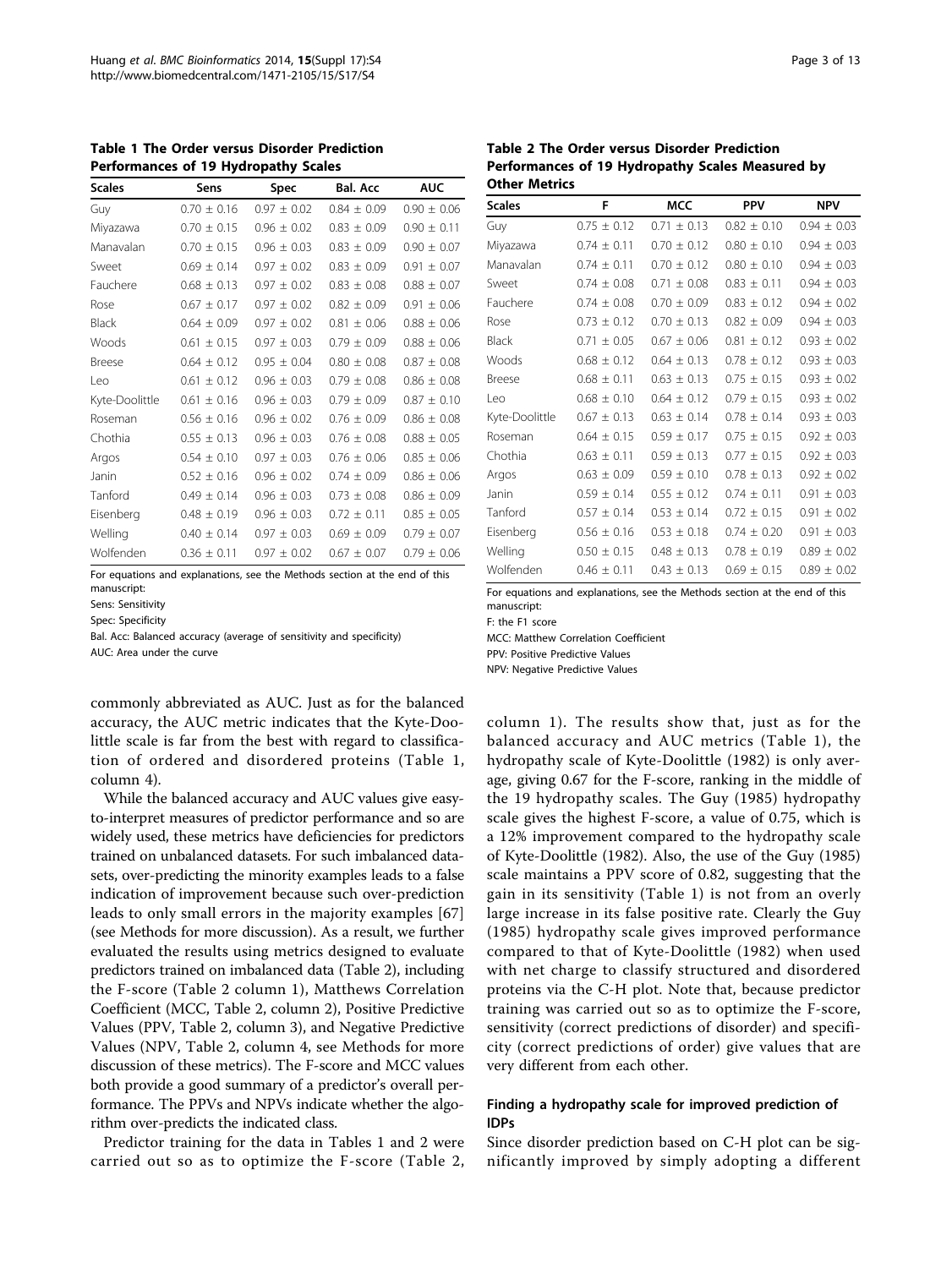hydropathy scale, it seems reasonable to ask whether another hydropathy scale can be found or developed that further improves the performance of the C-H plot. Use of Linear SVMs to find a hydropathy scale giving an improved classification

To find a hydropathy scale that gives an improved orderdisorder classification via the C-H plot methodology, we adopted a linear support vector machine (SVM) [[68\]](#page-11-0) for this purpose. SVMs represent a new generation of learning systems based on recent advances in statistical learning theory [\[62,63\]](#page-11-0). The aim in training a linear SVM is to find the separating hyperplane with the largest margin; the expectation is that the larger the margin, the better the generalization of the classifier. Typically, the weights that are found as giving the best performance are viewed as arbitrary parameters. However, in this particular instance, the SVM weight given to each amino acid, when appropriately normalized, corresponds to its hydropathy value.

Given the above, we rephrase the question of finding the optimal scale by viewing sets of protein sequences/ windows as an  $n$  by 21 matrix (Eq. 1). The  $n$  rows represent n protein sequences/windows, and 21 columns are comprised of 20 normalized amino acid compositions and normalized net charge. For sequence window i, Comp<sub>ij</sub> is its j's amino acid composition, and  $C_i$  is its normalized net charge, calculated as (Eq. 2). We represent the disorder/order status of ith protein sequence/ window as  $Y_i$  (-1 or 1), thus giving:

$$
\begin{bmatrix} Y1 \\ Y2 \\ \vdots \\ Yn \end{bmatrix} = \begin{bmatrix} Comp_{11} & Comp_{12} & \dots & Comp_{20} & C1 \\ Comp_{21} & Comp_{22} & \dots & Comp_{20} & C2 \\ Comp_{31} & Comp_{32} & \dots & Comp_{20} & C3 \\ \vdots & \vdots & \ddots & \vdots & \vdots \\ Comp_{n1} & Comp_{n2} & \dots & Comp_{20} & Cn \end{bmatrix} * \begin{bmatrix} w1 \\ w2 \\ \vdots \\ \vdots \\ w20 \\ w21 \end{bmatrix} + b, \qquad (1)
$$

 $whereC_i = Comp_{iArg} + Comp_{iLys} - Comp_{iGlu} - Comp_{iAsp}.$  (2)

Note that, to conform to the energy transferring convention set by Kyte & Doolittle, disordered examples are assigned with Y values of -1, such that a negative weight will be disorder promoting. Then, the linear SVM is employed here to find a 21 by 1 weight vector w, such that  $wM+b$  (bias) is closest to Y (Eq. 1). We then adopted the w1 to w20 values as 'SVM parameters scale'. As shown later, this SVM parameters scale is highly correlated with amino acid hydropathy, and then we change its name into 'IDP-Hydropathy scale'. For now, we address it as SVM parameters scale. Because the first published C-H plot by Uversky normalized the Kyte-Doolittle scale to the interval of 0 to  $+1$ , when we were plotting the C-H plot later, we normalized our scale to the interval of 0 and +1 for easier comparison among each scale.

We previously showed that amino acid compositions associated with disordered segments exhibit changes that depend on segment length [[69\]](#page-11-0) and that construction of length-dependent predictors gives improved performance [[17\]](#page-10-0). To minimize such length-dependent variation, we tested whether use of uniform-sized segments of protein during training would improve the subsequent classifiers based on the C-H plot. We found this to be the case. We tried a wide range of window sizes, and based on these results we chose a value of 41 residues. The reasons for choosing this size are that, first, this window size yields good prediction accuracy, and, second, this window size is smaller than almost all of the smallest currently known self-folding domains.

The scale was constructed from the weight vector found by the SVM. To be consistent with the original C-H plot paper, and with previous hydropathy scale test results, this scale is applied and tested over the entire protein sequences. A 10-fold cross validation was used here, and was reiterated 5 times in this method. We also tested a genetic algorithm [[70\]](#page-11-0) and an elastic net [[71\]](#page-11-0) (i.e., a penalized logistic regression classifier) as alternatives for the generation of the best hydropathy scale for the order/disorder classification via the C-H plot. Both of these approaches give scales with prediction performance values similar to those obtained by the SVM methodology. We chose to present the SVM approach because of its greater simplicity and elegance compared to the other methods.

The new scale developed using the SVM formalism shows an improved performance compared to the tested 19 scales, namely: 0.84 F-score, 0.81 sensitivity, 0.98 specificity, 0.90 balanced accuracy, 0.94 AUC, and 0.89 PPV. We named this scale "SVM parameters scale" for now, and its values for the 20 amino acids are given in Table [3](#page-4-0). Also shown in Table [3](#page-4-0) are the Kyte-Doolittle and Guy hydropathy scales so their differences can be compared. A more in-depth comparison of these three scales is discussed later.

#### Comparing C-H Plots for three scales

The C-H plots generated using scale SVM parameters scale, Kyte-Doolittle hydropathy scale, and Guy hydropathy scale for whole protein prediction are shown in Figure [1](#page-5-0). Figure [1A](#page-5-0), which is derived by SVM parameters scale, shows many fewer misclassified disordered proteins on the ordered side, compared to Figure [1B](#page-5-0) and [1C.](#page-5-0)

### SVM parameters scale is highly correlated with other amino acid hydropathy scales

Since SVM parameters scale is derived via computation, and focused on maximizing prediction accuracy rather than being based on experimentally measured physical attributes, another question to ask is if this scale is truly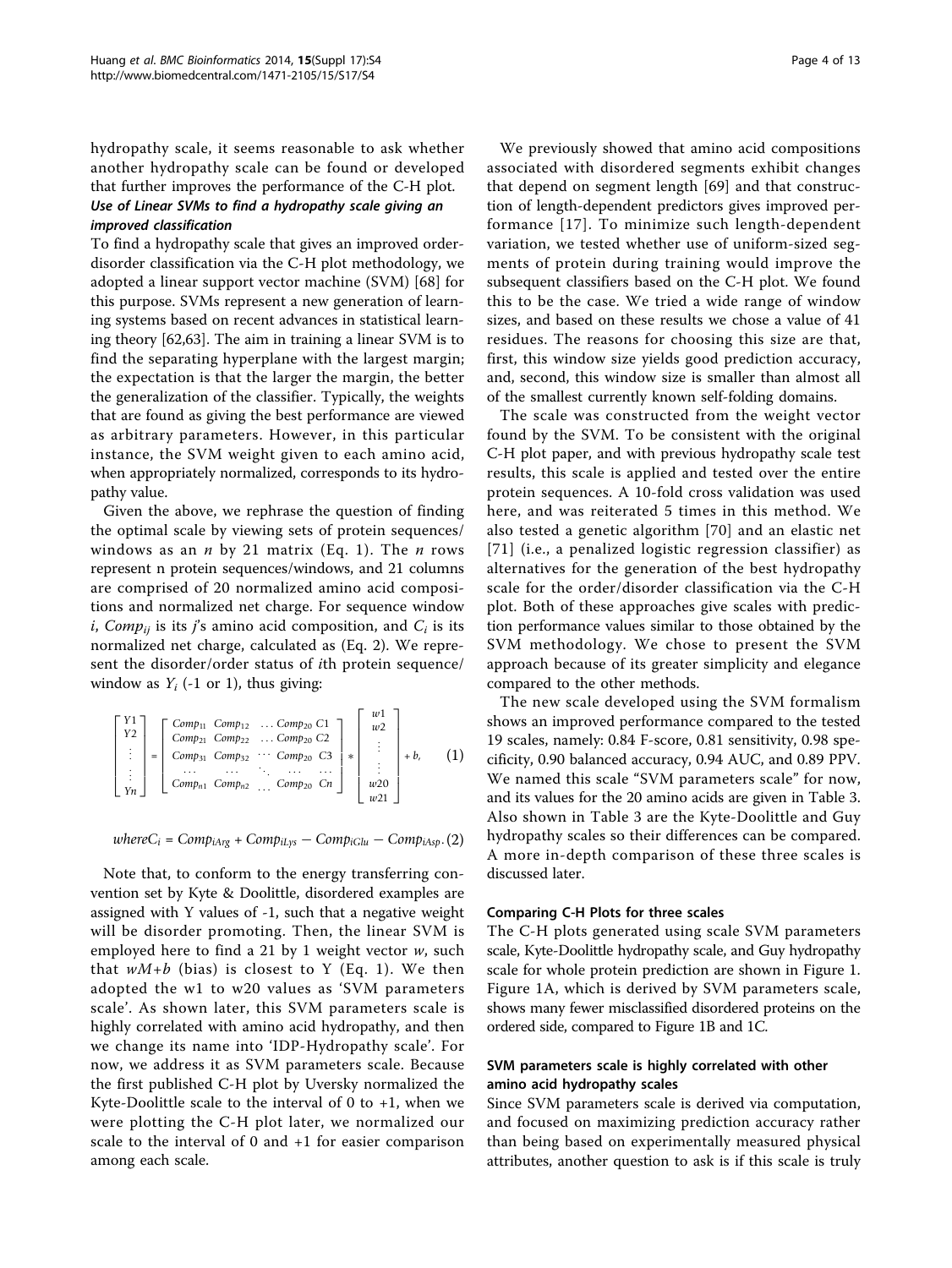| IDP-Hydropathy scale    |         |         |         |         |         |         |         |         |         |         |
|-------------------------|---------|---------|---------|---------|---------|---------|---------|---------|---------|---------|
| Residue                 | W       | Υ       |         | F       | c       | L       | v       | M       | N       | т       |
| <b>Hydropathy Score</b> | 10.66   | 6.64    | 6.19    | 5.79    | 5.62    | 5.17    | 4.64    | 2.49    | 2.06    | 1.22    |
| Residue                 | A       | R       | G       | D       | Q       | S       | н       | E       | Κ       | P       |
| <b>Hydropathy Score</b> | 0.91    | 0.07    | 0.02    | $-0.48$ | $-1.23$ | $-1.84$ | 2.18    | $-2.20$ | $-2.43$ | $-3.89$ |
| Guy scale               |         |         |         |         |         |         |         |         |         |         |
| Residue                 | W       | Υ       |         | F       | c       | L       | v       | M       | N       | т       |
| <b>Hydropathy Score</b> | $-0.51$ | $-0.21$ | $-1.13$ | $-2.12$ | $-1.42$ | $-1.18$ | $-1.27$ | $-1.59$ | 0.48    | 0.07    |
| Residue                 | A       | R       | G       | D       | Q       | S       | н       | Е       | Κ       | P       |
| <b>Hydropathy Score</b> | 0.10    | 1.91    | 0.33    | 0.78    | 0.83    | 0.52    | $-0.50$ | 0.95    | 1.40    | 0.73    |
| Kyte-Doolittle scale    |         |         |         |         |         |         |         |         |         |         |
| Residue                 | W       | Y       |         | F       | c       | L       | ٧       | М       | N       |         |
| <b>Hydropathy Score</b> | $-0.90$ | $-1.30$ | 4.50    | 2.80    | 2.50    | 3.80    | 4.20    | 1.90    | $-3.5$  | $-0.70$ |
| Residue                 | Α       | R       | G       | D       | Q       | S       | н       | E       | κ       | P       |
| <b>Hydropathy Score</b> | 1.80    | $-4.50$ | $-0.40$ | $-3.50$ | $-3.50$ | $-0.80$ | $-3.20$ | $-3.50$ | $-3.90$ | $-1.60$ |

<span id="page-4-0"></span>Table 3 A comparison of 3 hydropathy scales

a hydropathy scale or if it contains input from other amino acid properties. One way to test this possibility is to study how this scale correlates with non-hydropathy and hydropathy scales.

To obtain sets of amino acid indices grouped according to their properties, we referred to the AAindex cluster analysis by Tomii et al [\[65](#page-11-0)]. AAindex is a database of numerical indices for various amino acids physicochemical and biochemical properties [[51-53](#page-11-0)]. Tomii et al clustered the AAindex into 6 clusters according to the absolute value of correlation coefficient  $(|r|)$  between pairs of amino acid indices. These 6 clusters are,  $\alpha$  and turn propensities (A),  $\beta$ propensity (B), Composition (C), Hydropathy (H), Physicochemical properties (P), and Other properties (O).

The correlation coefficients of the SVM parameters scale and each amino acid scales from all 6 clusters are shown in Figure [2](#page-5-0) and Table [4](#page-5-0). Ordered by averaged  $|r|$ values, the SVM parameters scale is shown to be most correlated with the Hydropathy cluster with an average  $|r|$  of 0.73. Interestingly, SVM parameters scale is also very closely correlated with the  $\beta$  propensity cluster with an average |r| of 0.72. Note that  $\beta$  sheets have a high occurrence of aromatic residues such as Tyr, Phe and Trp, and such residues tend to be strongly depleted in disordered proteins, thus resulting in a high value for  $|r|$ . Other non-hydropathy AAindex clusters are much less correlated with our newly developed scale. This suggests that the SVM parameters scale is indeed strongly related to other hydropathy scales with little input from other properties. We thus refer to this scale as the IDP-Hydropathy scale from now on.

## Comparing the IDP-Hydropathy scale with the Doolittle and Guy hydropathy scales

A detailed comparison of IDP-Hydropathy scale to other hydropathy scales provides further understanding of this

new scale. In Figure [3](#page-6-0), the hydropathy scores of each amino acid residue in Guy (Figure [3A\)](#page-6-0) and Kyte-Doolittle (Figure [3B](#page-6-0)) scales are plotted against the scores in IDP-Hydropathy scale. If the scores from the two scales compared are equal, that amino acid residue would appear on the solid line given in each plot (Figure [3AB\)](#page-6-0). Keep in mind that Kyte-Doolittle scale was calculated with a minus sign in front of the energy transfer function, while Guy scale was not [[31,33](#page-11-0)]. Thus, the hydrophobic residues have positive values for Kyte-Doolittle scale (Figure [3B,](#page-6-0) quadrant 1 and 4) but negative values (Figure [3A](#page-6-0), quadrant 2 and 3) for the Guy scale. The IDP-Hydropathy scale is designed to follow the rule set by Kyte-Doolittle scale, in which hydrophobic residues are positive (Figure [3A](#page-6-0) and [3B](#page-6-0), quadrant 1 and 2) and hydrophilic residues are negative (Figure [3A](#page-6-0) and [3B](#page-6-0), quadrant 3 and 4). From these plots and the data in Table 3 (above), the values for the following amino acids show step-wise changes in the same direction thus correlating with the increased accuracy in the order/disorder classification, where the indicated amino acid is followed by the hydropathy values in order from Kyte-Doolittle-, to Guy, to IDP-Hydropathy:; W, - 0.90, - 0.51, + 10.66; Y, -1.3, - 0.21, + 6.64; A, + 1.80, + 0.10, + 0.91; G, - 0.40, + 0.33, + 0.02; and P, - 1.60, + 0.73, - 3.89. In both of Figure [3A](#page-6-0) and [3B](#page-6-0), W and Y are located in quadrant 2, indicating that they are hydrophobic in Guy and IDP scale, but hydrophilic in Kyte-Doolittle scale. In fact, Kyte-Doolittle [[31\]](#page-11-0) suggested that W and Y are slightly hydrophilic due to their hydrogen bonding potential, whereas most hydropathy scales classify these amino acids as hydrophobic. The IDP-Hydropathy ranks W as the most hydrophobic (+ 10.66) of all, despite its hydrogen bonding potential. Interestingly, Kyte-Doolittle ranks A as quite hydrophobic (+ 1.80), while both Guy and IDP-Hydropathy rank this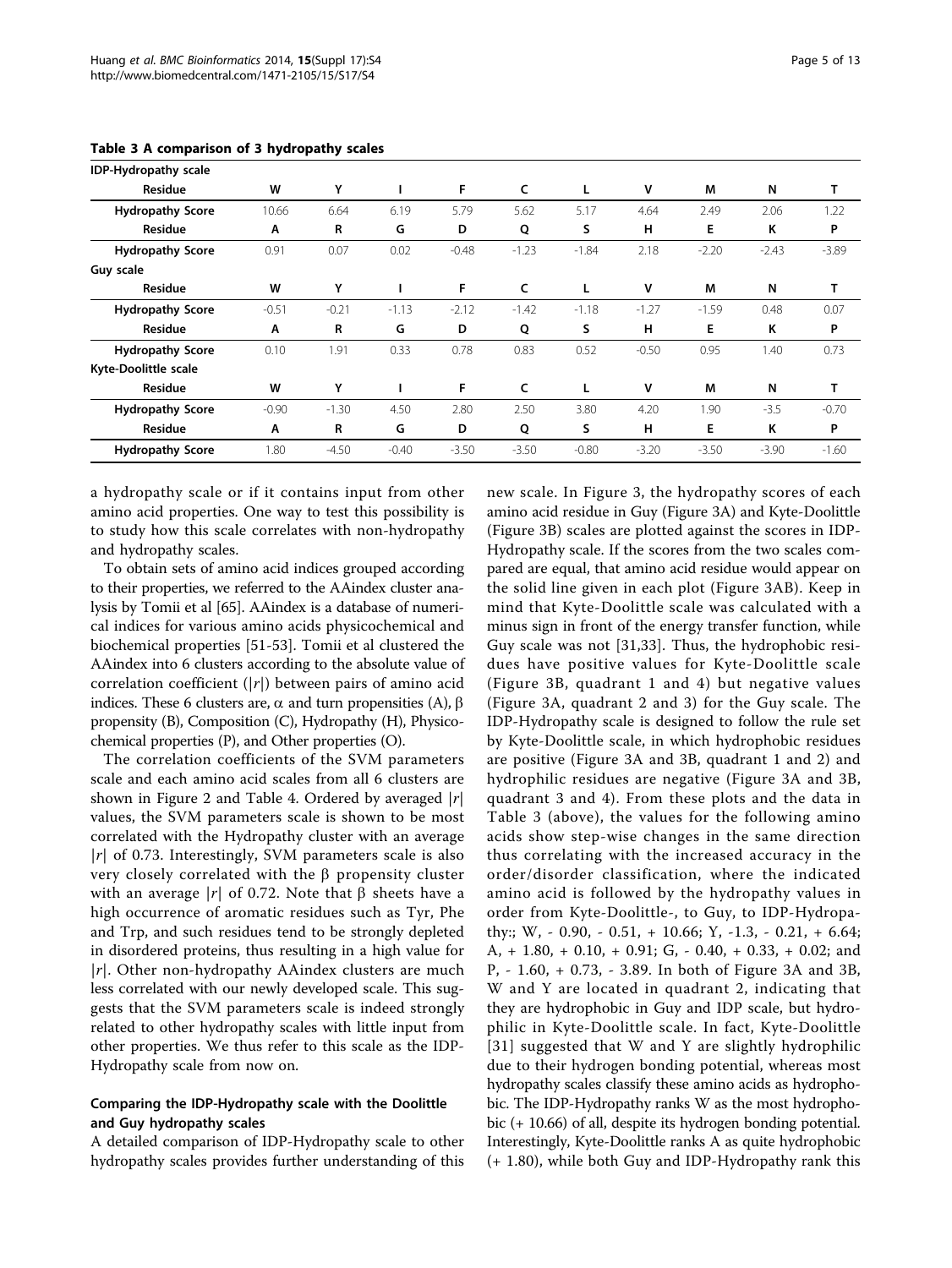<span id="page-5-0"></span>

1. The Guy's scale is multiplied by -1 prior to normalization to conform to the energy rule set by Kyte-Doolittle scale. In (A) the function describing the boundary is: <charge> = 3.31 <hydropathy> -0.97. In (B) the function describing the boundary is:  $\langle$ charge $\rangle$  = 2.32 <hydropathy> -0.93. In (C), the function describing the boundary is:  $<$ charge $>$  = 1.35  $<$ hydropathy $>$  -0.49.

amino acid as somewhat hydrophilic. G is ranked as hydrophilic in all three scales with larger values as the classification accuracy improves. Finally, despite its hydrophobic side chain, proline is indicated to be hydrophilic by all three scales, and being the most hydrophilic residue of all (e.g. a value of - 3.89) in the IDP-Hydropathy scale. This counter-intuitive result arises from the lack of NH groups on the proline peptide bonds, leading to hydrogen bond acceptors from the carbonyl oxygen but no corresponding donors. This donor/acceptor imbalance makes it very costly in terms of energy to bury proline's backbone atoms. Indeed, because of this imbalance, proline is the most soluble of all the amino acids at neutral pH [\[72\]](#page-12-0), and



polyproline is far more soluble than polyleucince, polyalanine and even polyglycine [\[73\]](#page-12-0).

Thus, when the backbone is taken into account, proline becomes a very hydrophilic amino acid [[74\]](#page-12-0).

## Hydropathy versus other scales related to protein folding The C-H plot assumes the biophysical model that net charge repulsion favors the unfolded state while hydropathy favors the folded state. What if other factors also contribute significantly to protein folding? Thus, replacing the hydropathy scale in the C-H formalism with another scale that differentiates between structured and disordered proteins has the potential of improving the order/disorder classification.

Several amino acid scales have been developed that are related to whether a protein folds or folds tightly. These include the fractional differences in the amino acids found in structured proteins compared with those found in the disordered proteins and regions in the Dis-Prot database [\[59,60](#page-11-0)] as described in Campen et al [\[56](#page-11-0)].

Table 4 Mean, median, standard deviation, max, and min of |r| and AAindex in each cluster

| . .     |      |        |      |      |      |
|---------|------|--------|------|------|------|
| Cluster | Mean | Median | Std  | Max  | Min  |
| Н       | 0.75 | 0.75   | 0.07 | 0.86 | 0.60 |
| B       | 0.72 | 0.72   | 0.08 | 0.82 | 0.58 |
| Ρ       | 0.49 | 0.49   | 0.16 | 0.76 | 0.23 |
| C       | 0.43 | 0.36   | 0.13 | 0.61 | 0.31 |
| Ω       | 0.23 | 0.21   | 0.06 | 0.32 | 0.18 |
| Α       | 0.08 | 0.05   | 0.08 | 0.28 | 0.01 |
|         |      |        |      |      |      |

H: Hydropathy cluster

B:  $\beta$  propensity cluster

P: Physicochemical properties cluster

C: Composition cluster

O: Other properties cluster

A:  $\alpha$  and turn propensities cluster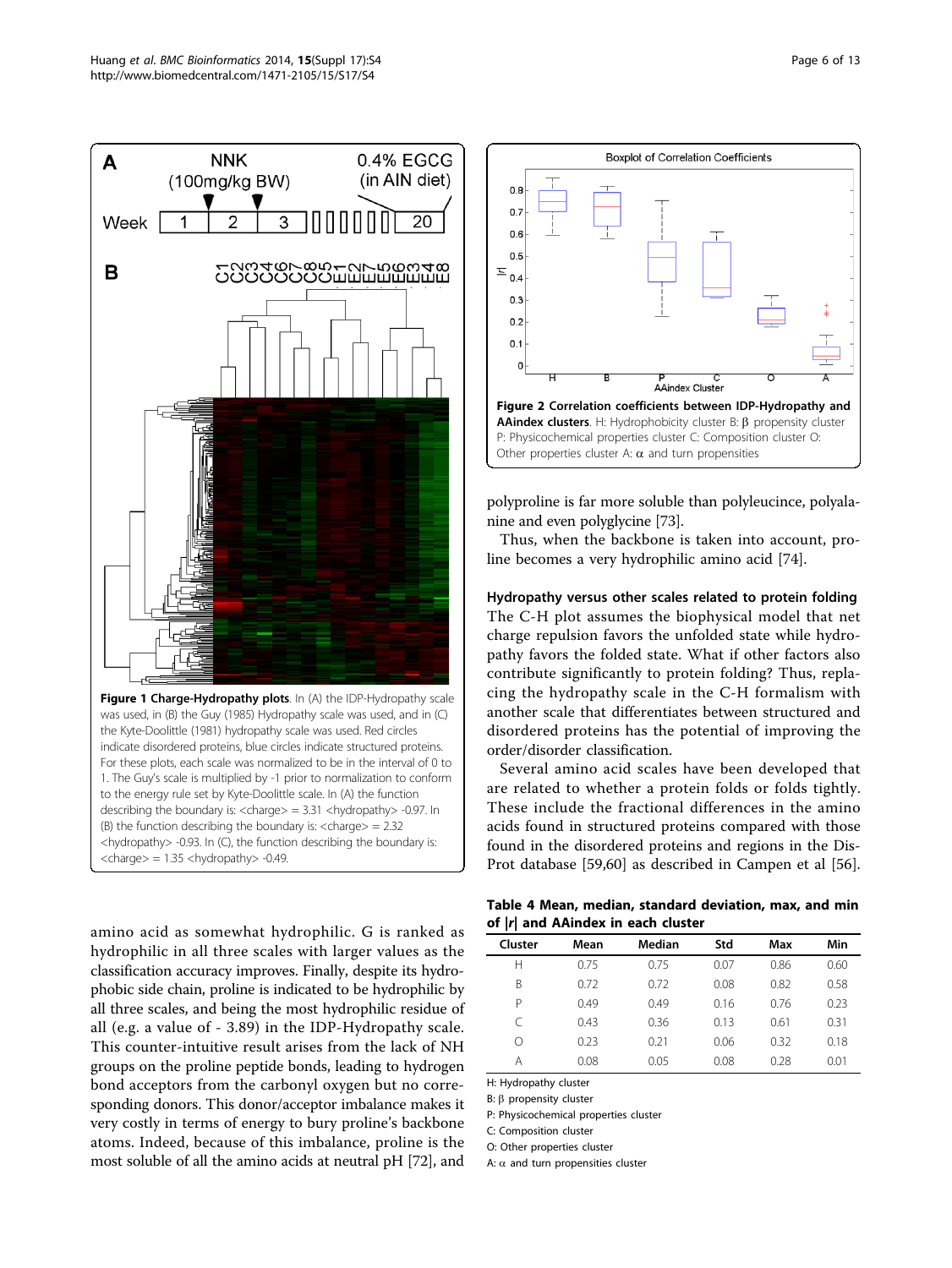Figure 3 Comparing IDP-Hydropathy scale against Guy's scale (A) and Kyte-Doolittle's scale (B). Each letter is the one letter code for an amino acid. Note that in Guy's scale (A), the measurement for free energy transfer adopted the opposite theme as compared to the Kyte-Doolittle scale. In Guy's scale, a positive value indicates hydrophilic, while in Kyte-Doolittle scale and IDP-Hydropathy, a positive value indicates hydrophobic. The r value is the correlation coefficient of the 2 scales compared.

Kyte-Doolittle 0 S т W Ÿ D  $Q$   $D$ N  $r = 0.60$  $-5$  $\overline{2}$  $\overline{\mathbf{4}}$  $-4$ -2 0 6 8 10 IDP-Hydropathy

<span id="page-6-0"></span>http://www.biomedcentral.com/1471-2105/15/S17/S4

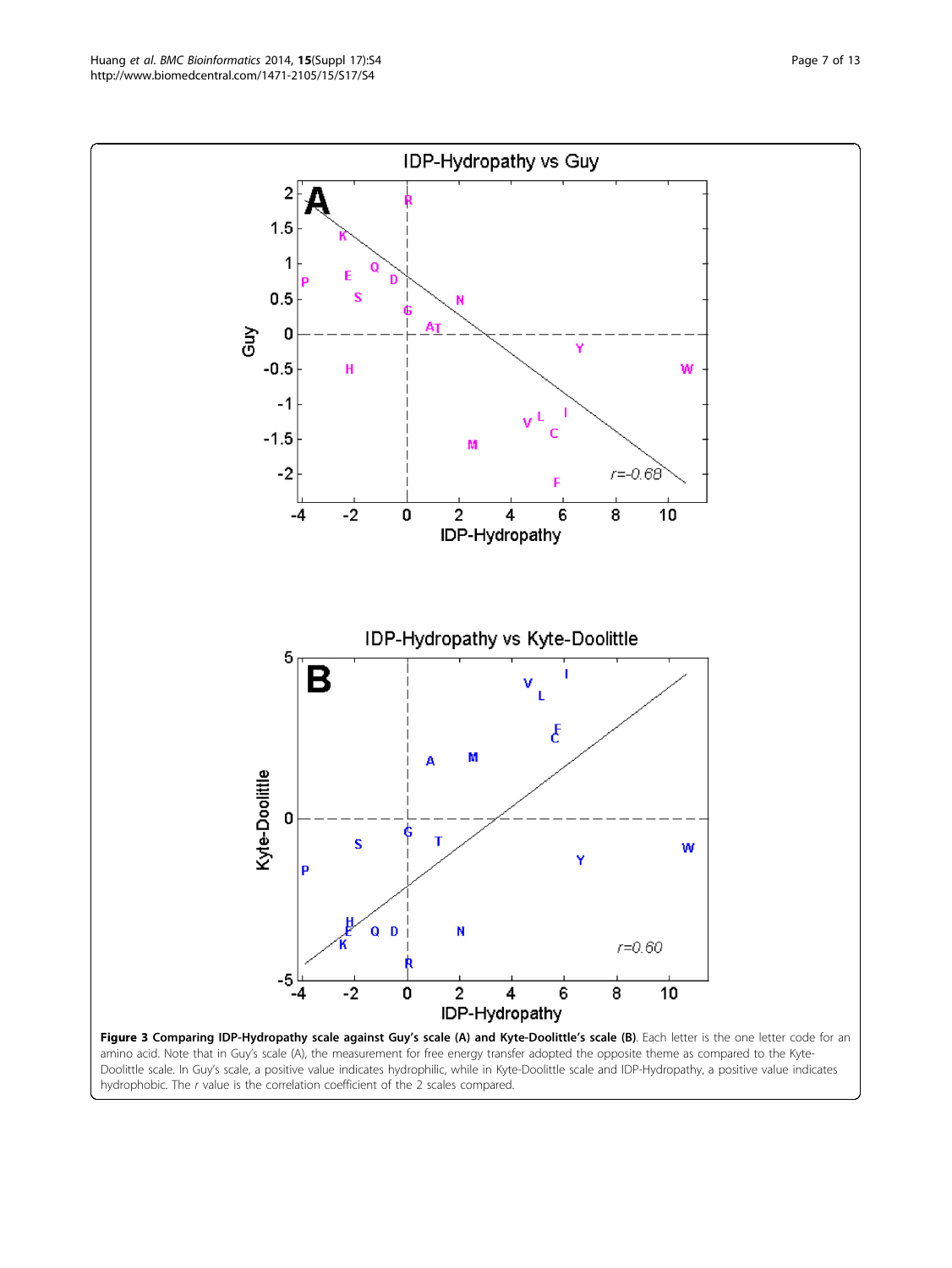and herein called DisProt, a scale based on improved classification of ordered and disordered regions of proteins called TopIDP [\[56\]](#page-11-0), a scale based on side chain packing capacity called FoldUnfold [[57](#page-11-0)] and a scale based on the B-factor values for the different residues averaged over multiple protein structures [[58](#page-11-0)] herein called B-value. Thus, using each of these scales along with net charge via the C-H plot formalism might give better classification than using scales based on hydropathy alone. Table 5 gives the results of replacing the hydropathy scale with each of the four disorder propensity scales along with the results of IDP-Hydropathy and the Guy and Doolittle scales for comparison. In this comparison, IDP-Hydropathy again ranks on as the best, followed by DisProt, Top-IDP, Fold-Unfold, Guy, Bvalue, and Doolittle. Thus, when combined with net charge, IDP-Hydropathy is a better indicator of whether a protein is structured as compared to these alternative measures.

#### Disorder is harder to predict

One interesting observation here is that across all tested hydropathy scales, including the IDP-Hydropathy, the specificity is high (>0.96) for all predictors, while the sensitivity is quite low compared to specificity. These scales were developed, not by attempting to obtained equal-accuracy predictions on structure and disorder, but rather by optimizing the F-value, which was developed to deal with imbalanced data [[57\]](#page-11-0). Of the 19 ExPAsy hydropathy scales, the highest sensitivity is only 0.70 (Table [1](#page-2-0)). IDP-Hydropathy also has a relatively large gap between its sensitivity (0.81) and specificity (0.98). The straightforward interpretation of these results is simply that disorder is harder to predict than structure. We hypothesize that this results from the frequent occurrence of segments having a high tendency to form structure within experimentally characterized disordered proteins and regions.

This hypothesis is supported by running per residue predictors, PONDR<sup>®</sup> VLXT [[16\]](#page-10-0) and VSL2 [\[17](#page-10-0)] on our whole disordered/structured protein dataset. Fractions of predicted disorder and order over the entire dataset by each predictor are displayed in Table [6](#page-8-0). The PONDR® VLXT algorithm predicts residue disorder tendencies within a narrow window, and is built to be very sensitive to local features in protein sequences. PONDR<sup>®</sup> VSL2, on the other hand, uses a longer window, and so its prediction is smoother with less focus on local changes. In Table [6](#page-8-0), on average,  $PONDR^{\otimes}$ VLXT predicts only 58% disordered residues within an entirely disordered protein, while it predicts 78% structured residues for the sequence of wholly structured protein. The PONDR® VSL2 prediction results are quite different. VSL2 has a comparable amount of predicted disorder residues within disordered protein as predicted structure in a structured protein. This suggests that indeed, there are many short segments with potential for structure-formation within regions within a disordered protein.

## **Discussion**

Here we show that the performance of C-H plot can be improved significantly by introducing a new hydropathy scale. This new IDP-Hydropathy scale boosts the predictor's F-score from an original value of 0.67 to the 25% higher value of 0.84. This new scale also performs considerably better than four existing disorder propensitybased scales. A correlation study between this scale and

Table 5 IDP-Hydropathy scale performance compared to 4 disorder propensity scales, DisProt, TopIDP, FoldUnfold, and B-value

| Method                | Sens            | Spec            | Bal. acc        | <b>AUC</b>      |               | <b>MCC</b>    | <b>PPV</b>    | <b>NPV</b>      |  |
|-----------------------|-----------------|-----------------|-----------------|-----------------|---------------|---------------|---------------|-----------------|--|
| IDP-Hydro             | $0.81 \pm 0.11$ | $0.98 \pm 0.02$ | $0.90 + 0.07$   | $0.94 + 0.05$   | $0.84 + 0.08$ | $0.82 + 0.09$ | $0.89 + 0.09$ | $0.96 + 0.02$   |  |
| <b>DisProt</b>        | $0.77 \pm 0.12$ | $0.97 + 0.04$   | $0.87 + 0.08$   | $0.94 + 0.06$   | $0.80 + 0.08$ | $0.77 + 0.10$ | $0.85 + 0.14$ | $0.96 + 0.02$   |  |
| <b>TopIDP</b>         | $0.76 + 0.11$   | $0.97 \pm 0.02$ | $0.87 + 0.07$   | $0.93 + 0.04$   | $0.79 + 0.06$ | $0.76 + 0.06$ | $0.84 + 0.07$ | $0.96 \pm 0.02$ |  |
| FoldUnfold            | $0.72 + 0.12$   | $0.97 + 0.02$   | $0.85 \pm 0.07$ | $0.91 \pm 0.07$ | $0.77 + 0.10$ | $0.73 + 0.11$ | $0.82 + 0.11$ | $0.95 + 0.02$   |  |
| Guy                   | $0.70 + 0.16$   | $0.97 \pm 0.02$ | $0.84 \pm 0.09$ | $0.90 \pm 0.06$ | $0.75 + 0.12$ | $0.71 + 0.13$ | $0.82 + 0.10$ | $0.94 + 0.03$   |  |
| <b>B-value</b>        | $0.67 + 0.14$   | $0.98 + 0.02$   | $0.83 \pm 0.08$ | $0.91 + 0.07$   | $0.74 + 0.11$ | $0.71 + 0.12$ | $0.85 + 0.10$ | $0.94 + 0.02$   |  |
| <b>Kyte-Doolittle</b> | $0.61 + 0.16$   | $0.96 + 0.03$   | $0.79 + 0.09$   | $0.87 \pm 0.10$ | $0.67 + 0.13$ | $0.63 + 0.14$ | $0.78 + 0.14$ | $0.93 + 0.03$   |  |
|                       |                 |                 |                 |                 |               |               |               |                 |  |

The accuracy metrics for Guy and Kyte-Doolittle hydropathy scales are also presented as references.

For equations and explanations, see the Methods section at the end of this manuscript:

Bal. Acc: Balanced accuracy (average of sensitivity and specificity)

AUC: Area under the curve

F: the F1 score

MCC: Matthew Correlation Coefficient

PPV: Positive Predictive Values

NPV: Negative Predictive Values

Sens: Sensitivity

Spec: Specificity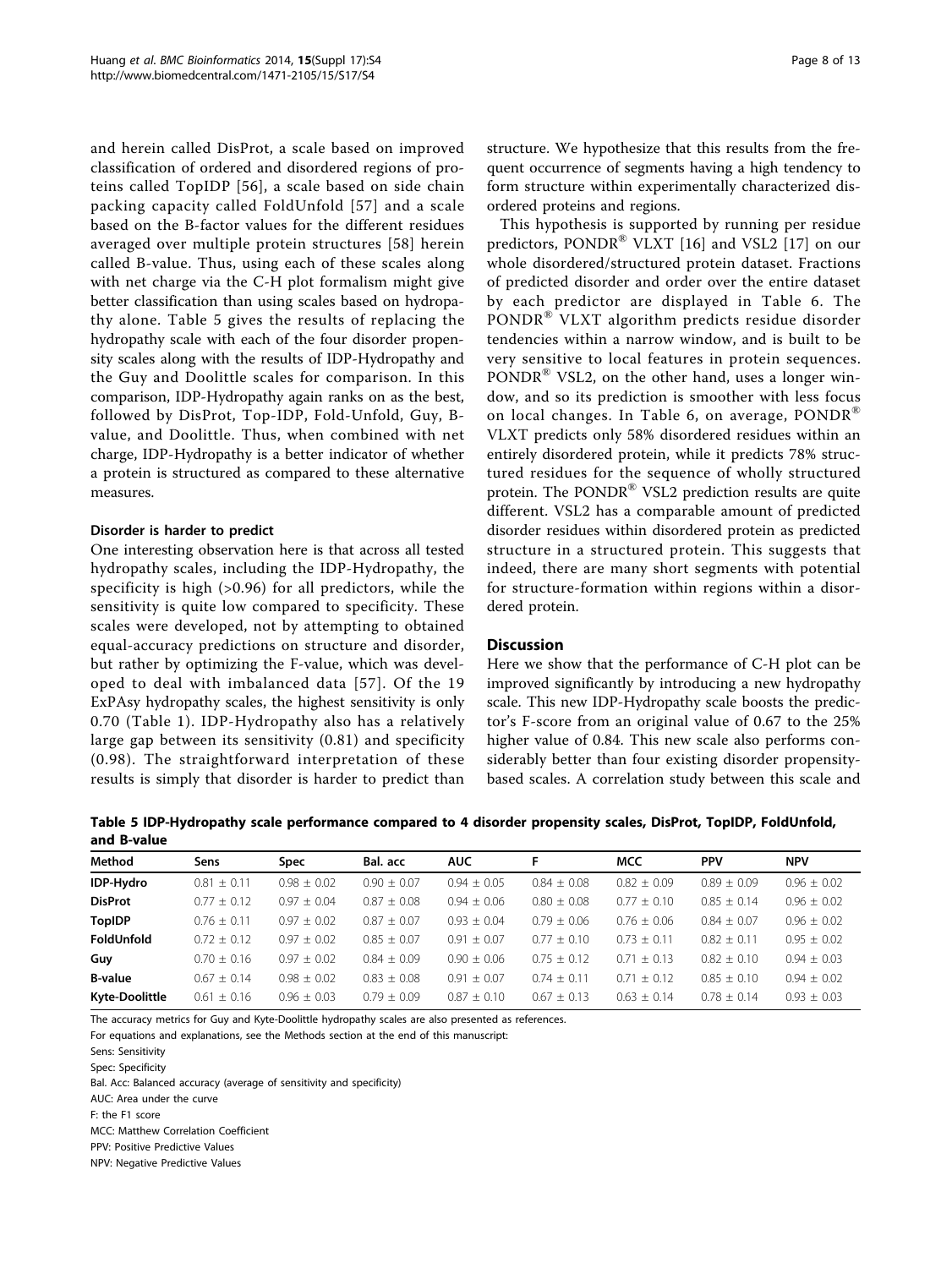<span id="page-8-0"></span>Table 6 VLXT and VSL2 per residue prediction over our entirely disordered/structured dataset

|                |            | Predicted                 |                                       |                           |                           |  |  |
|----------------|------------|---------------------------|---------------------------------------|---------------------------|---------------------------|--|--|
|                |            |                           | VLXT                                  | VSL2                      |                           |  |  |
|                |            |                           | Disorder Structure Disorder Structure |                           |                           |  |  |
| <b>Dataset</b> | Disordered | 58%                       | $\widetilde{\phantom{m}}$             | 78%                       | $\widetilde{\phantom{m}}$ |  |  |
|                | Structured | $\widetilde{\phantom{m}}$ | 78%                                   | $\widetilde{\phantom{m}}$ | 74%                       |  |  |

The entries are fraction of residues that are predicted disordered/structured over the whole disordered/structured dataset. For simplicity, only the diagonal entries for each predictor are shown.

clusters of different amino acid indices shows that this scale is indeed highly associated with amino acid hydropathy.

In all of our tested scales, including IDP-Hydropathy, disorder prediction accuracy is much lower than the order prediction accuracy. We hypothesize that this results from the existence of many small regions with increased order propensity that are located inside larger disordered regions. Despite of these short structureprone elements, these regions are still experimentally shown to be mostly disordered. These regions with increased order propensity are often found to be functional domains within the disordered proteins. Molecular recognition features (MoRFs)[[75](#page-12-0),[76\]](#page-12-0) that bind to specific protein or nucleic acid partners are one type of disorderbased functional regions. When not bound to a partner, such MoRF segments remain disordered and flexible. Upon binding, they typically become structured, adopting ordered conformations that depend on the templates provided by the binding partners. Their flexibility in the unbound state allows them change their shape as needed to fit onto the surfaces of different and distinct partners [[5,](#page-10-0)[75,77](#page-12-0),[78](#page-12-0)].

This new scale, IDP-Hydropathy derived from entirely disordered and structured proteins, is a very handy tool because of its simplicity and prediction power. This new scale should improve other disorder predictors that use hydropathy as one of the input features. We are looking forward to the incorporation of this new scale into a per-residue predictor based on these same principles.

## Conclusions

The original hydrophobicity scale of Nozaki and Tanford [[32](#page-11-0)] was developed with the purpose of understanding the relative importance of different amino acids to protein folding. The IDP-Hydropathy scale developed here is based on sets of sequences that fold into 3D structure as compared to collections of sequence that don't fold, using the C-H plot as the classifier. Thus, to a very significant degree, IDP-Hydropathy fulfills the intent of the original scale by providing a measure of how the various amino acids contribute to protein folding by means of their hydropathy values.

## Methods

## Dataset

Two sets of proteins were used in this study [[19,](#page-11-0)[79\]](#page-12-0): experimentally verified entirely disordered proteins and experimentally verified completely structured or ordered proteins. Entirely disordered proteins were taken from Disprot 6.0 [[59,60](#page-11-0)]. These proteins were filtered such that only those proteins with their entire sequences being disordered were retained. Our fully disordered protein dataset contains 109 disordered sequences with 22,614 amino acid residues. The set of fully structured (ordered) proteins consisting only of single-chain and non-membrane proteins was assembled from the Protein Data Bank (PDB) [[80\]](#page-12-0)<http://www.rcsb.org/pdb/>. Only structures determined by X-ray crystallography and characterized by unit cells with primitive space groups were kept in our dataset. Structures with ligands, disulfide bonds, or missing residues were also removed. Then a BLASTCLUST [\[81\]](#page-12-0) analysis was performed to cluster proteins into subsets, with all members of each subset having at least 25% sequence identity with another subset member and having less than 25% sequence identity with any member of any other subset. The longest sequence in each cluster was selected to construct the fully ordered protein set. This set of experimentally determined structured proteins contains 563 fully structured protein sequences with 113,895 amino acid residues.

## Training method

In the current dataset, disordered proteins are outnumbered and under-represented. To develop a good predictor in the scenario of unbalanced dataset, we tried several popular methods [[67](#page-11-0)]. Both under-sampling structured proteins, and oversampling disordered proteins [\[82-84](#page-12-0)] were implemented separately to achieve a balanced disorder/order dataset. Synthesizing new data for the disordered class was also carried out to obtain more disordered samples [[85,86\]](#page-12-0). We found that in this study, all of these methods gave similar results. The approach of adding weights to the SVM cost function [[62,67](#page-11-0),[71](#page-11-0)] so that a greater penalty occurs when a disordered protein is misclassified, achieves results similar to the sampling methods above while being much simpler to implement compared to under- or oversampling. Therefore, for simplicity, here we only used the approach of using a weighted cost function.

The entire dataset is divided into 10 subsets for 10 fold cross-validation. For each subset, the whole protein sequences are further chopped into small windows of length 41 amino acids. The above two processes are iterated until each subset has approximately the same number of small protein windows. The trained parameters from each training set are averaged to obtain the final IDP-Hydropathy scale. In each fold of cross-validation,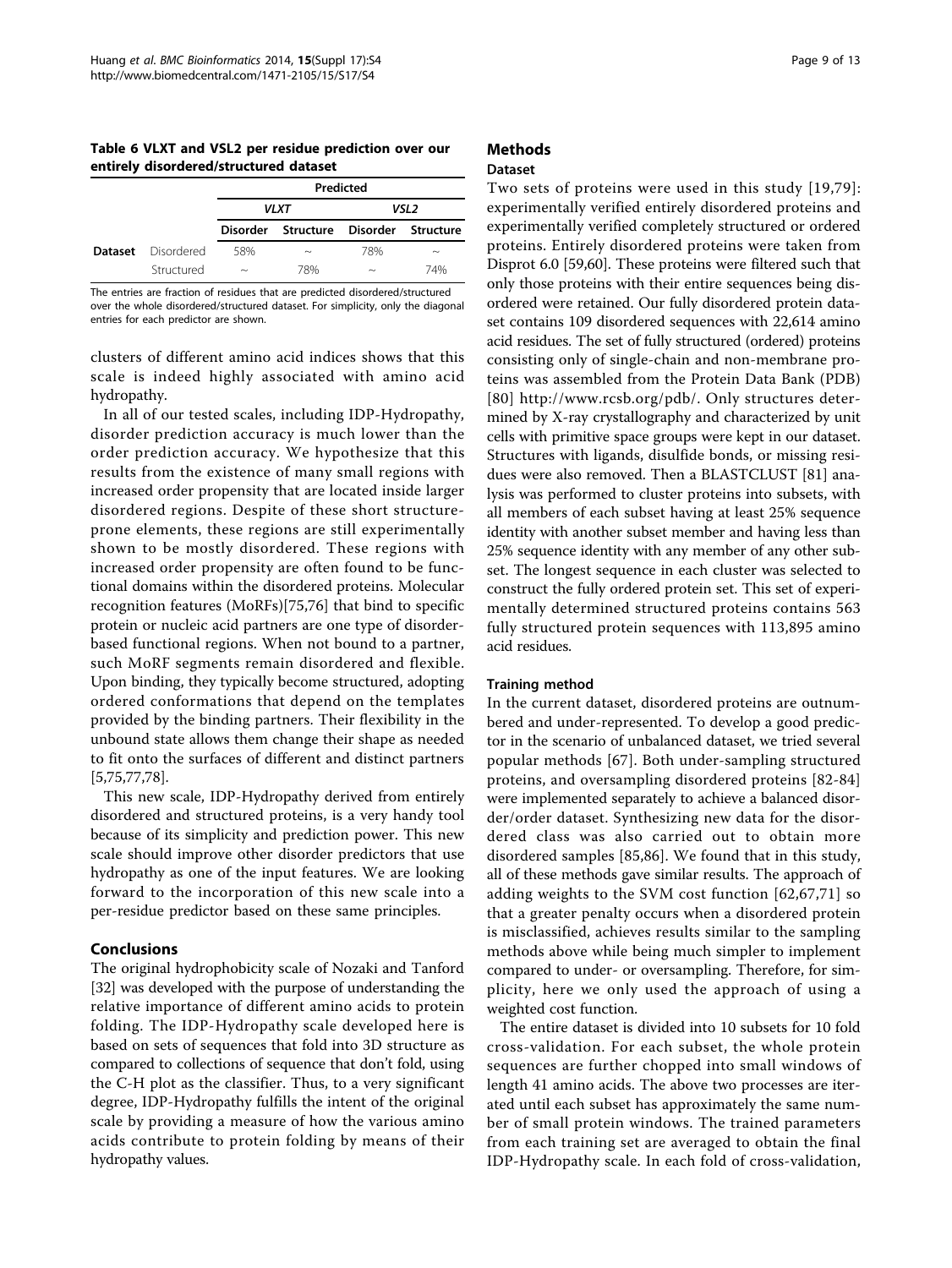the windows are reassembled to whole protein to derive the boundary parameters for whole protein disorder prediction. The final parameters are also an average of all 10 folds.

### Dealing with unbalanced data Assessment metrics

Our dataset of disordered/structured proteins is highly imbalanced with 16% disordered and 83.8% structured based on numbers of chains or 17% disordered and 83% structured based on numbers of amino acid residues. Accuracy, defined as the proportion of correctly classified samples in the population (Eq. 3), is not a good measurement when the number of one class dominates [[67](#page-11-0)]. In fact, simply predicting every case as structured would yield accuracy close to 0.84. A better approach is to average the correct prediction of order and the correct prediction of disorder, called the balanced accuracy and calculated as follows: first, estimate the value for the correct prediction of disorder, called sensitivity (Eq. 4), and the value for the correct prediction of structure, called specificity (Eq. 5), then average the values for sensitivity and specificity[\[67](#page-11-0)] (Eq. 6):

$$
Acc = \frac{TP + TN}{TP + TN + FP + FN'},
$$
\n(3)

where  $Acc = accuracy$ ,  $TP = true$  positive predictions,  $TN = true$  negative predictions,  $FP = false$  positive predictions, and FN = false negative predictions,

$$
Sensitivity(Recall) = \frac{TP}{TP + FN'},
$$
 (4)

$$
Specificity = \frac{TN}{TN + FP'},
$$
\n(5)

$$
Balanced Acc = \frac{Sensitivity + Specificity}{2}.
$$
 (6)

The usefulness of the balanced accuracy metric is undermined by the high fraction of structured residues in the training set. That is, predicting more disordered residues rewards sensitivity much more than the penalty in specificity, so this imbalance encourages overpredicting disorder [[25](#page-11-0),[26,67](#page-11-0)]. To further help with the analysis of prediction on imbalanced data, the positive predictive value (PPV) metric was introduced[[87](#page-12-0)-[89](#page-12-0)]. PPV, also called "precision", is calculated as the fraction of correctly predicted disorder versus all the predicted disorder (Eq. 7):

$$
PPV(Precision) = \frac{TP}{TP + FP}.
$$
 (7)

Overpredicting disorder will result in low PPV, whereas a high PPV value indicates that a high proportion of the predicted disorder is indeed actual disorder. Combing PPV with sensitivity (also known as recall) as indicated (Eq.8) yields the F-score, which is an effective representation of the predictive power in imbalanced dataset[\[90](#page-12-0)]:

$$
F = 2 \cdot \frac{precision \cdot recall}{precision + recall}.
$$
 (8)

The F-score values range from 0 to 1, and because of the product of precision and sensitivity in the numerator, a high F-score usually means a high score for both PPV and sensitivity, or recall.

The Matthews correlation coefficient (MCC) is another very commonly used and effective metric for imbalanced datasets[[26](#page-11-0),[91](#page-12-0)] (Eq. 9):

$$
MCC = \frac{TP \cdot TN - FP \cdot FN}{\sqrt{(TP + FP)(TP + FN)(TN + FP)(TN + FN)}}. (9)
$$

The MCC has been observed to be highly correlated with the F-score for disorder prediction in Critical Assessment of protein Structure Prediction 9 (CASP9)[\[26](#page-11-0)].

In contrast to PPV, negative predictive value (NPV) measures the correctly predicted structured proteins over all of the predicted structured proteins[\[87\]](#page-12-0) (Eq. 10):

$$
NPV = \frac{TN}{TN + FN}.\tag{10}
$$

A Receiver Operating Characteristic (ROC) curve is a plot of sensitivity versus specificity[[92\]](#page-12-0). The area under the curve (AUC) is another often used metric for judging predictive power of an algorithm.

Given all of the above, we estimated F-score, MCC, sensitivity, specificity, AUC, PPV, and NPV as the metrics to assess the quality of the predictions that were made on the unbalanced dataset used herein. Sensitivity, specificity and AUC are informative about the correctly predicted disorder and structure of one class. PPV and NPV reveal whether the algorithm is overpredicting disorder or structure. In the end, the F-score and MCC give an overall estimate of the quality of the predictions.

#### Correlation study

The absolute value of Pearson product-moment correlation coefficient [[93](#page-12-0)], r, was calculated between IDP-Hydropathy scale and shaded indices from AAindex clusters. For each scale from AAIndex, the correlation of it with IDP-Hydropathy scale is calculated as in Equation 11, where  $IDP_i$  is the score for *i*th amino acid in IDP-Hydropathy scale,  $Scale<sub>i</sub>$  is the score for *i*th amino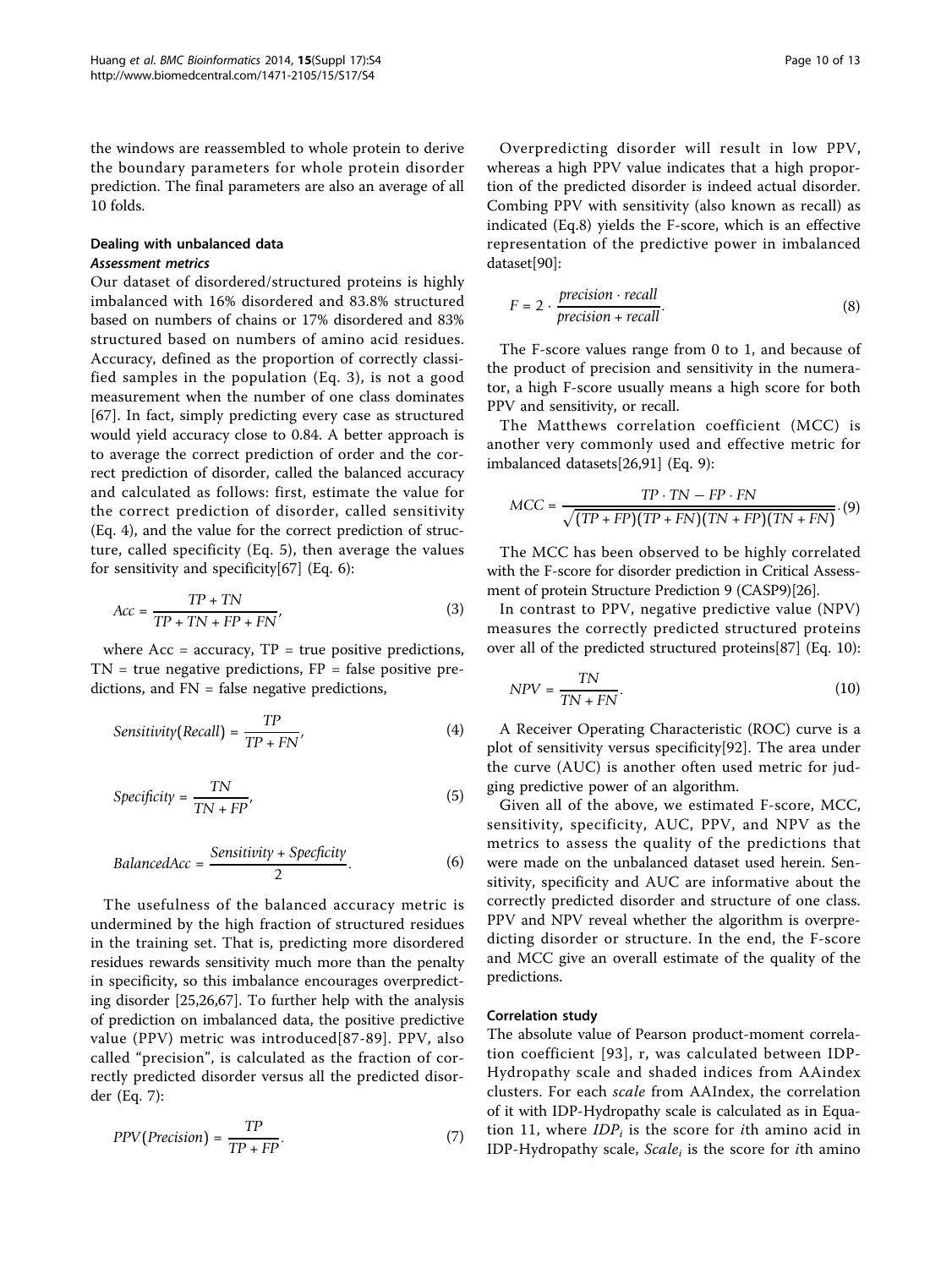<span id="page-10-0"></span>acid in that AAIndex. *IDP* and *Scale* stands for the mean value of the two scales:

$$
r = \frac{\sum_{i=1}^{20} (IDP_i - \overline{IDP})(Scale_i - \overline{Scale})}{\sqrt{\sum_{i=1}^{20} (IDP_i - \overline{IDP})^2} \cdot \sqrt{\sum_{i=1}^{20} (Scale_i - \overline{Scale})^2}}. (11)
$$

#### Benchmarking

The IDP-Hydropathy scale was derived from windows of proteins. Since entire protein sequences are applied to the original C-H plot by Uversky et al, for consistency, the benchmarking of IDP-Hydropathy scale and other scales was carried out over the entire protein sequences. The normalized composition and net charge were calculated as before. Then we obtained the 'hydropathy score' for each protein by multiplying the composition matrix and the column vector of the scale. Therefore, 2 attributes are calculated for each amino acid sequences, the 'hydropathy score' and the net charge. A linear SVM classifier was then applied to predict disorder/structure proteins.

For entire protein prediction of per-residue predictors, PONDR-FIT, VSL2, VLXT, VL3, IUPred, the average of their scores are used.

## Charge-Hydropathy plots

C-H plots were generated using our dataset with the following scales: IDP-Hydropathy, the Guy scale [\[33](#page-11-0)], and the Kyte-Doolitte (1982) scale [[31\]](#page-11-0). The normalized net charge was calculated as previously: the absolute value of [(Arginine + Lysine) - (Glutamate + Aspartate)]/Protein Length. Then the normalized hydropathy was calculated using the indicated scales. Note that to be consistent with the original C-H plot [3], the various hydropathy scales were renormalized so as to cover the range between 0 and  $+1$  rather than  $-1$  to  $+1$  as we use elsewhere herein. The linear SVM method implemented by LIBLINEAR library[[68\]](#page-11-0) was then applied to calculate the boundary in MATLAB (MATLAB 2012a. Natick, Massachusetts: The MathWorks Inc., 2012).

#### Competing interests

The authors declare that they have no competing interests.

#### Authors' contributions

FH, CO, SL, XL, and AKD designed the algorithms. FH implemented the algorithms. VU and AKD conceived of the study. FH and AKD drafted the manuscript. BX, WH, JW, and PR helped analyze the results. All authors read and approved the final manuscript.

#### Declarations section

Publication of this article was supported by a donation from Molecular Kinetics, Inc.

This article has been published as part of BMC Bioinformatics Volume 15 Supplement 17, 2014: Selected articles from the 2014 International Conference on Bioinformatics and Computational Biology. The full contents

#### Authors' details <sup>1</sup>

<sup>1</sup>Center for Computational Biology and Bioinformatics, Department of Biochemistry and Molecular Biology, Indiana University School of Medicine, Indianapolis, Indiana, USA. <sup>2</sup>Department of Cell Biology, Microbiology, and Molecular Biology, University of South Florida. Tampa, Florida, USA. <sup>3</sup>Chemical and Biological Engineering, University of Wisconsin-Madison, Madison, Wisconsin, USA. <sup>4</sup> Department of Molecular Medicine, University of South Florida, Tampa, Florida, USA. <sup>5</sup>USF Health Byrd Alzheimer's Research Institute, Morsani College of Medicine, University of South Florida, Tampa, Florida, USA. <sup>6</sup>Institute for Biological Instrumentation, Russian Academy of Sciences, 142290 Pushchino, Moscow Region, Russia.

#### Published: 16 December 2014

#### References

- 1. Dunker AK, Garner E, Guilliot S, Romero P, Albrecht K, Hart J, Obradovic Z, Kissinger C, Villafranca, JF: Protein Disorder and the Evolution of Molecular Recognition: Theory, Predictions and Observations. Pac Symp Biocomput Pac Symp Biocomput 1998, 473-484.
- 2. Wright PE, Dyson HJ: Intrinsically Unstructured Proteins: Re-Assessing the Protein Structure-Function Paradigm. J Mol Biol 1999, 293:321-331.
- 3. Uversky VN, Gillespie JR, Fink AL: Why Are "natively Unfolded" Proteins Unstructured under Physiologic Conditions? Proteins Struct Funct Bioinforma 2000, 41:415-427.
- 4. Dunker AK, Lawson JD, Brown CJ, Williams RM, Romero P, Oh JS, Oldfield CJ, Campen AM, Ratliff CM, Hipps KW, Ausio J, Nissen MS, Reeves R, Kang C, Kissinger CR, Bailey RW, Griswold MD, Chiu W, Garner EC, Obradovic Z: Intrinsically Disordered Protein. J Mol Graph Model 2001, 19:26-59.
- 5. Dyson HJ, Wright PE: Coupling of Folding and Binding for Unstructured Proteins. Curr Opin Struct Biol 2002, 12:54-60.
- 6. Iakoucheva LM, Brown CJ, Lawson JD, Obradović Z, Dunker AK: Intrinsic Disorder in Cell-Signaling and Cancer-Associated Proteins. J Mol Biol 2002, 323:573-584.
- 7. Ward JJ, Sodhi JS, McGuffin LJ, Buxton BF, Jones DT: Prediction and Functional Analysis of Native Disorder in Proteins from the Three Kingdoms of Life. J Mol Biol 2004, 337:635-645.
- 8. Huang F, Oldfield C, Meng J, Hsu W-L, Xue B, Uversky VN, Romero P, Dunker AK: Subclassifying Disordered Proteins by the CH-CDF Plot Method. Pac Symp Biocomput Pac Symp Biocomput 2012, 128-139.
- 9. Dyson HJ, Wright PE: Intrinsically Unstructured Proteins and Their Functions. Nat Rev Mol Cell Biol 2005, 6:197-208.
- 10. Dunker AK, Brown CJ, Lawson JD, lakoucheva LM, Obradović Z: Intrinsic Disorder and Protein Function. Biochemistry (Mosc) 2002, 41:6573-6582.
- 11. Dunker AK, Brown CJ, Obradovic Z: Identification and Functions of Usefully Disordered Proteins. Adv Protein Chem 2002, 62:25-49.
- Sun X, Xue B, Jones WT, Rikkerink E, Dunker AK, Uversky VN: A Functionally Required Unfoldome from the Plant Kingdom: Intrinsically Disordered N-Terminal Domains of GRAS Proteins Are Involved in Molecular Recognition during Plant Development. Plant Mol Biol 2011, 77:205-223.
- 13. Xie H, Vucetic S, Iakoucheva LM, Oldfield CJ, Dunker AK, Uversky VN, Obradovic Z: Functional Anthology of Intrinsic Disorder. 1. Biological Processes and Functions of Proteins with Long Disordered Regions. J Proteome Res 2007, 6:1882-1898.
- 14. Vucetic S, Xie H, Iakoucheva LM, Oldfield CJ, Dunker AK, Obradovic Z, Uversky VN: Functional Anthology of Intrinsic Disorder. 2. Cellular Components, Domains, Technical Terms, Developmental Processes, and Coding Sequence Diversities Correlated with Long Disordered Regions. J Proteome Res 2007, 6:1899-1916.
- 15. Xie H, Vucetic S, Iakoucheva LM, Oldfield CJ, Dunker AK, Obradovic Z, Uversky VN: Functional Anthology of Intrinsic Disorder. 3. Ligands, Post-Translational Modifications, and Diseases Associated with Intrinsically Disordered Proteins. J Proteome Res 2007, 6:1917-1932.
- 16. Romero P, Obradovic Z, Li X, Garner EC, Brown CJ, Dunker AK: Sequence Complexity of Disordered Protein. Proteins Struct Funct Bioinforma 2001, 42:38-48.
- 17. Peng K, Radivojac P, Vucetic S, Dunker AK, Obradovic Z: Length-Dependent Prediction of Protein Intrinsic Disorder. BMC Bioinformatics 2006, 7:208.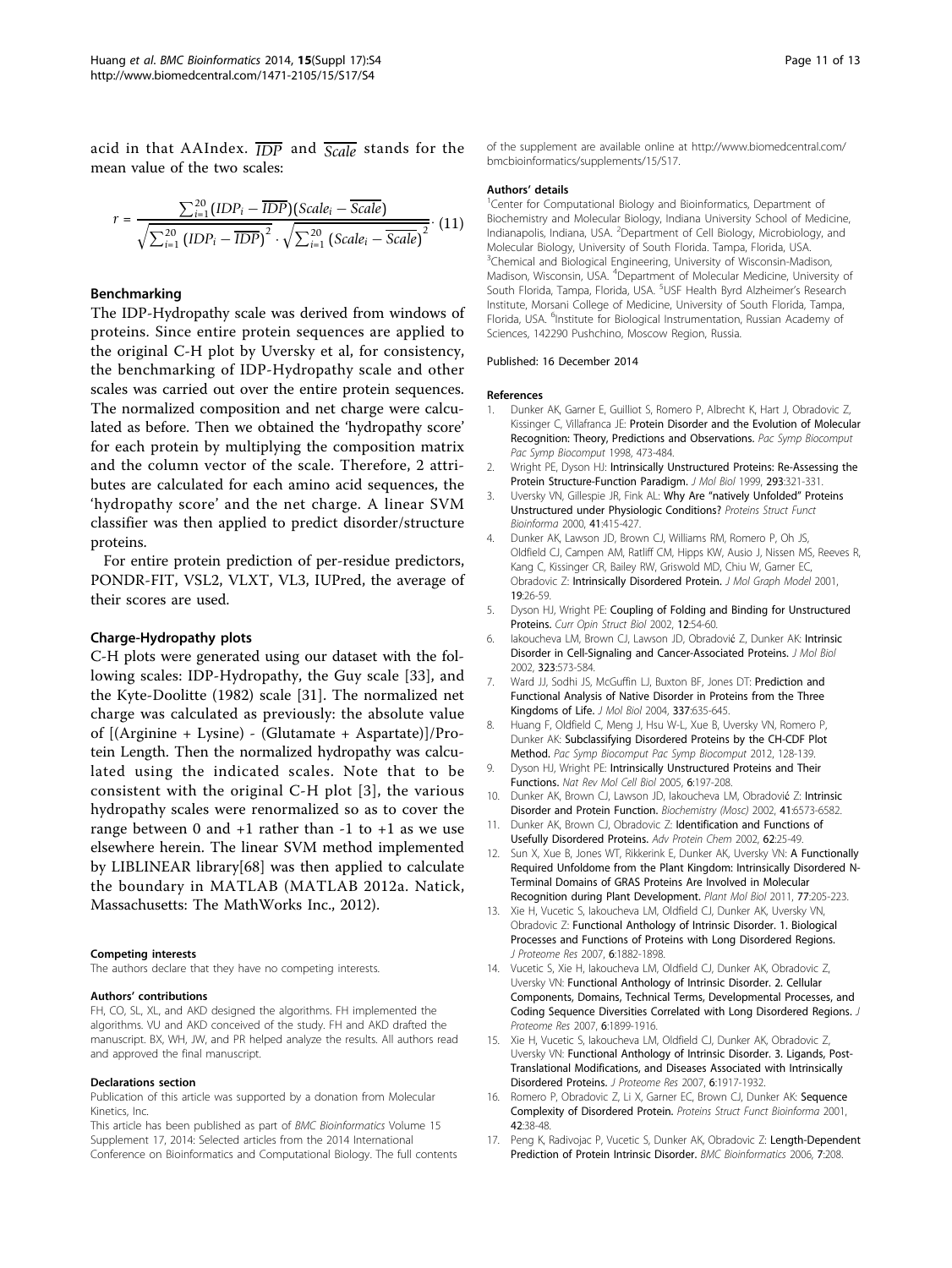- <span id="page-11-0"></span>18. Peng K, Vucetic S, Radivojac P, Brown CJ, Dunker AK, Obradovic Z: Optimizing Long Intrinsic Disorder Predictors with Protein Evolutionary Information. J Bioinform Comput Biol 2005, 3:35-60.
- 19. Xue B, Dunbrack RL, Williams RW, Dunker AK, Uversky VN: PONDR-FIT: A Meta-Predictor of Intrinsically Disordered Amino Acids. Biochim Biophys Acta BBA - Proteins Proteomics 2010, 1804:996-1010.
- 20. Dosztányi Z, Csizmók V, Tompa P, Simon I: The Pairwise Energy Content Estimated from Amino Acid Composition Discriminates between Folded and Intrinsically Unstructured Proteins. J Mol Biol 2005, 347:827-839.
- 21. Dosztányi Z, Csizmok V, Tompa P, Simon I: **IUPred: Web Server for the** Prediction of Intrinsically Unstructured Regions of Proteins Based on Estimated Energy Content. Bioinformatics 2005, 21:3433-3434.
- 22. Ward JJ, McGuffin LJ, Bryson K, Buxton BF, Jones DT: The DISOPRED Server for the Prediction of Protein Disorder. Bioinformatics 2004, 20:2138-2139.
- 23. Zhang T, Faraggi E, Xue B, Dunker AK, Uversky VN, Zhou Y: SPINE-D: Accurate Prediction of Short and Long Disordered Regions by a Single Neural-Network Based Method. J Biomol Struct X00026 Dyn 2012, 29:799-813.
- 24. Prilusky J, Felder CE, Zeev-Ben-Mordehai T, Rydberg EH, Man O, Beckmann JS, Silman I, Sussman JL: FoldIndex©: A Simple Tool to Predict Whether a given Protein Sequence Is Intrinsically Unfolded. Bioinformatics 2005, 21:3435-3438.
- 25. Noivirt-Brik O, Prilusky J, Sussman JL: Assessment of Disorder Predictions in CASP8. Proteins Struct Funct Bioinforma 2009, 77:210-216.
- 26. Monastyrskyy B, Fidelis K, Moult J, Tramontano A, Kryshtafovych A: Evaluation of Disorder Predictions in CASP9. Proteins Struct Funct Bioinforma 2011, 79:107-118.
- 27. He B, Wang K, Liu Y, Xue B, Uversky VN, Dunker AK: Predicting Intrinsic Disorder in Proteins: An Overview. Cell Res 2009, 19:929-949.
- 28. Deng X, Eickholt J, Cheng J: A Comprehensive Overview of Computational Protein Disorder Prediction Methods. Mol Biosyst 2011, 8:114-121.
- 29. Peng Z-L, Kurgan L: Comprehensive Comparative Assessment of in-Silico Predictors of Disordered Regions. Curr Protein Pept Sci 2012, 13:6-18.
- 30. Williams RJ: The Conformational Mobility of Proteins and Its Functional Significance. Biochem Soc Trans 1978, 6:1123-1126.
- 31. Kyte J, Doolittle RF: A Simple Method for Displaying the Hydropathic Character of a Protein. J Mol Biol 1982, 157:105-132.
- 32. Nozaki Y, Tanford C: The Solubility of Amino Acids and Two Glycine Peptides in Aqueous Ethanol and Dioxane Solutions ESTABLISHMENT OF A HYDROPHOBICITY SCALE. J Biol Chem 1971, 246:2211-2217.
- Guy HR: Amino Acid Side-Chain Partition Energies and Distribution of Residues in Soluble Proteins. Biophys J 1985, 47:61-70.
- 34. Miyazawa S, Jernigan RL: Estimation of Effective Interresidue Contact Energies from Protein Crystal Structures: Quasi-Chemical Approximation. Macromolecules 1985, 18:534-552.
- 35. Manavalan P, Ponnuswamy PK: Hydrophobic Character of Amino Acid Residues in Globular Proteins. Nature 1978, 275:673-674.
- 36. Fauchere J-L, Pliska VE: Hydrophobic Parameters Pi of Amino Acid Side Chains from Partitioning of N-Acetyl-Amino-Acid Amides. Eur J Med Chem 1983, 18:369-357.
- 37. Rose GD, Geselowitz AR, Lesser GJ, Lee RH, Zehfus MH: Hydrophobicity of Amino Acid Residues in Globular Proteins. Science 1985, 229:834-838.
- 38. Sweet RM, Eisenberg D: Correlation of Sequence Hydrophobicities Measures Similarity in Three-Dimensional Protein Structure. J Mol Biol 1983, 171:479-488.
- 39. Black SD, Mould DR: Development of Hydrophobicity Parameters to Analyze Proteins Which Bear Post- or Cotranslational Modifications. Anal Biochem 1991, 193:72-82.
- 40. Hopp TP, Woods KR: Prediction of Protein Antigenic Determinants from Amino Acid Sequences. Proc Natl Acad Sci USA 1981, 78:3824-3828.
- 41. Bull HB, Breese K: Surface Tension of Amino Acid Solutions: A Hydrophobicity Scale of the Amino Acid Residues. Arch Biochem Biophys 1974, 161:665-670.
- 42. Abraham DJ, Leo AJ: Extension of the Fragment Method to Calculate Amino Acid Zwitterion and Side Chain Partition Coefficients. Proteins Struct Funct Bioinforma 1987, 2:130-152.
- 43. Chothia C: The Nature of the Accessible and Buried Surfaces in Proteins. J Mol Biol 1976, 105:1-12.
- 44. Roseman MA: Hydrophilicity of Polar Amino Acid Side-Chains Is Markedly Reduced by Flanking Peptide Bonds. J Mol Biol 1988, 200:513-522.
- 45. J K Mohana Rao PA: A Conformational Preference Parameter to Predict Helices in Integral Membrane Proteins. Biochim Biophys Acta 1986, 869:197-214.
- 46. Janin J: Surface and inside Volumes in Globular Proteins. Nature 1979, 277:491-492.
- 47. Eisenberg D, Schwarz E, Komaromy M, Wall R: Analysis of Membrane and Surface Protein Sequences with the Hydrophobic Moment Plot. J Mol Biol 1984, 179:125-142.
- Tanford C: Contribution of Hydrophobic Interactions to the Stability of the Globular Conformation of Proteins. J Am Chem Soc 1962, 84:4240-4247.
- 49. Welling GW, Weijer WJ, van der Zee R, Welling-Wester S: Prediction of Sequential Antigenic Regions in Proteins. FEBS Lett 1985, 188:215-218.
- 50. Wolfenden R, Andersson L, Cullis PM, Southgate CCB: Affinities of Amino Acid Side Chains for Solvent Water. Biochemistry (Mosc) 1981, 20:849-855.
- 51. Kawashima S, Ogata H, Kanehisa M: AAindex: Amino Acid Index Database. Nucleic Acids Res 1999, 27:368-369.
- 52. Kawashima S, Kanehisa M: AAindex: Amino Acid Index Database. Nucleic Acids Res 2000, 28:374.
- 53. Kawashima S, Pokarowski P, Pokarowska M, Kolinski A, Katayama T, Kanehisa M: AAindex: Amino Acid Index Database, Progress Report 2008. Nucleic Acids Res 2008, 36:D202-205.
- 54. Artimo P, Jonnalagedda M, Arnold K, Baratin D, Csardi G, de Castro E, Duvaud S, Flegel V, Fortier A, Gasteiger E, Grosdidier A, Hernandez C, Ioannidis V, Kuznetsov D, Liechti R, Moretti S, Mostaguir K, Redaschi N, Rossier G, Xenarios I, Stockinger H: ExPASy: SIB Bioinformatics Resource Portal. Nucleic Acids Res 2012, 40:W597-W603.
- 55. Wilkins MR, Gasteiger E, Bairoch A, Sanchez JC, Williams KL, Appel RD, Hochstrasser DF: Protein Identification and Analysis Tools in the ExPASy Server. Methods Mol Biol Clifton NJ 1999, 112:531-552.
- 56. Campen A, Williams RM, Brown CJ, Meng J, Uversky VN, Dunker AK: TOP-IDP-Scale: A New Amino Acid Scale Measuring Propensity for Intrinsic Disorder. Protein Pept Lett 2008, 15:956-963.
- 57. Garbuzynskiy SO, Lobanov MY, Galzitskaya OV: To Be Folded or to Be Unfolded? Protein Sci Publ Protein Soc 2004, 13:2871-2877.
- 58. Vihinen M, Torkkila E, Riikonen P: Accuracy of Protein Flexibility Predictions. Proteins 1994, 19:141-149.
- 59. Vucetic S, Obradovic Z, Vacic V, Radivojac P, Peng K, Iakoucheva LM, Cortese MS, Lawson JD, Brown CJ, Sikes JG, Newton CD, Dunker AK: DisProt: A Database of Protein Disorder. Bioinforma Oxf Engl 2005, 21:137-140.
- Sickmeier M, Hamilton JA, LeGall T, Vacic V, Cortese MS, Tantos A, Szabo B, Tompa P, Chen J, Uversky VN, Obradovic Z, Dunker AK: DisProt: The Database of Disordered Proteins. Nucleic Acids Res 2007, 35:D786-D793.
- 61. Vacic V, Uversky VN, Dunker AK, Lonardi S: Composition Profiler: A Tool for Discovery and Visualization of Amino Acid Composition Differences. BMC Bioinformatics 2007, 8:211.
- 62. Chang C-C, Lin C-J: LIBSVM: A Library for Support Vector Machines. ACM Trans Intell Syst Technol 2011, 2:1-27.
- 63. Cortes C, Vapnik V: Support-Vector Networks. Mach Learn 1995, 20:273-297.
- 64. Nakai K, Kidera A, Kanehisa M: Cluster Analysis of Amino Acid Indices for Prediction of Protein Structure and Function. Protein Eng 1988, 2:93-100.
- 65. Tomii K, Kanehisa M: Analysis of Amino Acid Indices and Mutation Matrices for Sequence Comparison and Structure Prediction of Proteins. Protein Eng 1996, 9:27-36.
- 66. Holladay NB, Kinch LN, Grishin NV: Optimization of Linear Disorder Predictors Yields Tight Association between Crystallographic Disorder and Hydrophobicity. Protein Sci Publ Protein Soc 2007, 16:2140-2152
- 67. He H, Garcia EA: Learning from Imbalanced Data. IEEE Trans Knowl Data Eng 2009, 21:1263-1284.
- 68. Fan R-E, Chang K-W, Hsieh C-J, Wang X-R, Lin C-J: LIBLINEAR: A Library for Large Linear Classification. J Mach Learn Res 2008, 9:1871-1874
- 69. Radivojac P, Obradovic Z, Smith DK, Zhu G, Vucetic S, Brown CJ, Lawson JD, Dunker AK: Protein Flexibility and Intrinsic Disorder. Protein Sci Publ Protein Soc 2004, 13:71-80.
- 70. Whitley D: A Genetic Algorithm Tutorial. Stat Comput 1994, 4:65-85.
- 71. Shen L, Kim S, Qi Y, Inlow M, Swaminathan S, Nho K, Wan J, Risacher SL, Shaw LM, Trojanowski JQ, Weiner MW, Saykin AJ: Identifying Neuroimaging and Proteomic Biomarkers for MCI and AD via the Elastic Net. In Multimodal Brain Image Anal. Springer Berlin Heidelberg;Liu T, Shen D, Ibanez L, Tao X 2011:27-34.